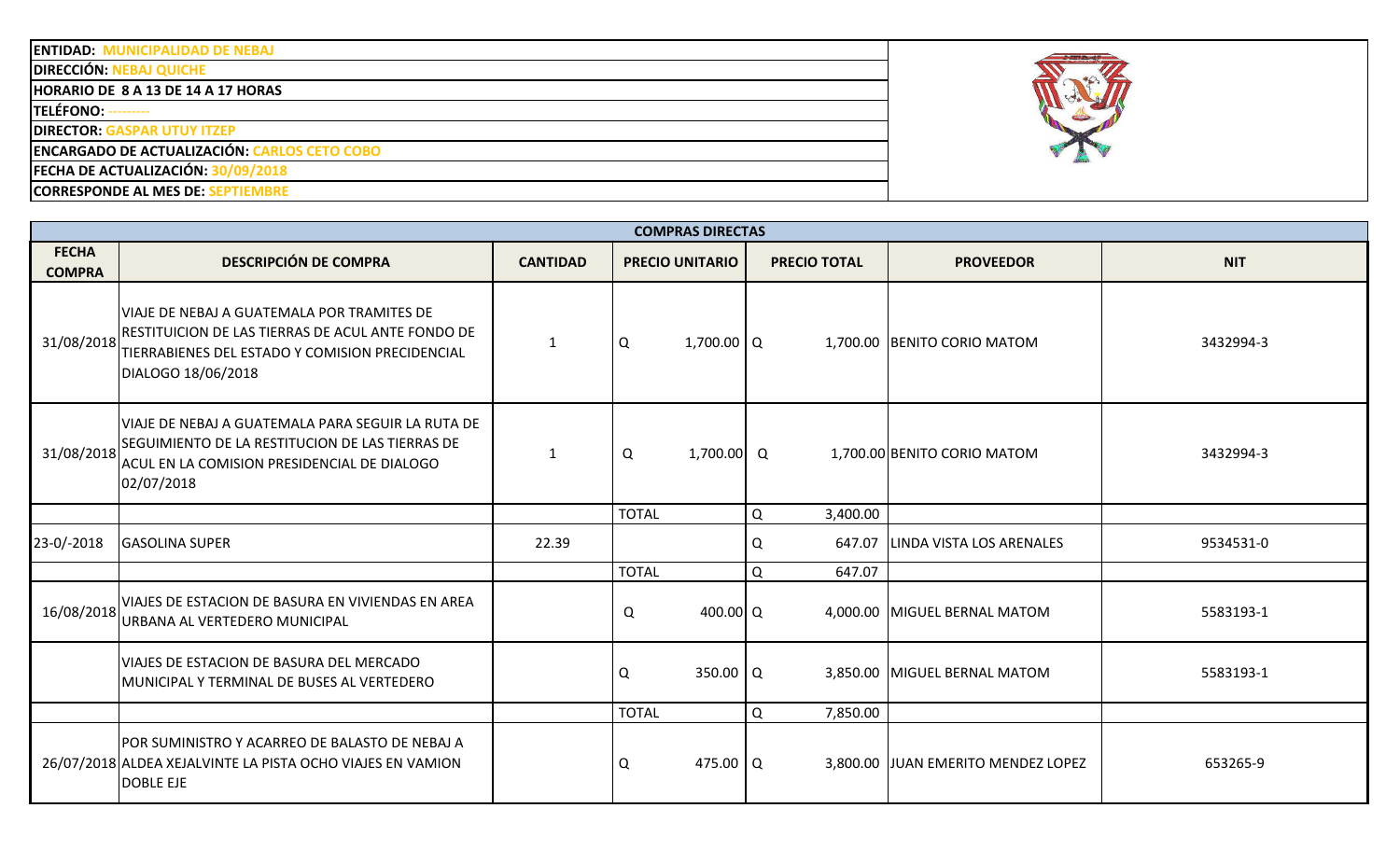|                      |                                                                    |     | <b>TOTAL</b> |            | Q            | 3,800.00  |                                                              |                 |
|----------------------|--------------------------------------------------------------------|-----|--------------|------------|--------------|-----------|--------------------------------------------------------------|-----------------|
|                      | 03/09/2018 CAMISOLA Y PANTALONETA ALDEA XONCA                      | 16  | Q            | 42.50 Q    |              | 680.00    | <b>PEDRO FERNANDO BRITO DE</b><br><b>LEON</b>                | 8521150-B       |
|                      |                                                                    |     | <b>TOTAL</b> |            | Q            | 680.00    |                                                              |                 |
|                      | 07/09/2018 METROS LINEALES DE EXCABACION DE SANJA                  | 100 | Q            | $90.00$ Q  |              |           | 9,000.00 DIEGO CO0BO RAYMUNDO                                | 907430-9        |
|                      | 07/09/2018 METROS LINEALES DE RELLENO DE SANJA                     | 100 | Q            | 60.00      | Q            |           | 6,000.00 DIEGO CO0BO RAYMUNDO                                | 907430-9        |
|                      |                                                                    |     | <b>TOTAL</b> |            | Q            | 15,000.00 |                                                              |                 |
|                      | 10/09/2018 MANO DE OBRA                                            |     |              |            | Q            | 2,585.77  | <b>FABRICA Y ENSAMBLADORA DE</b><br><b>CAMIONES S.A</b>      | 180000007651.00 |
|                      | 10/09/2018 TRABAJOS ESPECIALES                                     |     |              |            | Q            | 1,503.38  | <b>FABRICA Y ENSAMBLADORA DE</b><br><b>CAMIONES S.A</b>      | 180000007651.00 |
|                      | 10/09/2018 REPUESTOS GENUINOS                                      |     |              |            | Q            | 2,691.32  | <b>FABRICA Y ENSAMBLADORA DE</b><br><b>CAMIONES S.A</b>      | 180000007651.00 |
|                      | 10/09/2018 COMBUSTIBLES Y LUBRICANTES                              |     |              |            | Q            | 1,485.40  | <b>FABRICA Y ENSAMBLADORA DE</b><br><b>CAMIONES S.A</b>      | 180000007651.00 |
|                      | 10/09/2018 MATERIALES                                              |     |              |            | Q            | 97.17     | <b>FABRICA Y ENSAMBLADORA DE</b><br><b>CAMIONES S.A</b>      | 180000007651.00 |
|                      |                                                                    |     | <b>TOTAL</b> |            | Q            | 8,363.04  |                                                              |                 |
|                      | 04/09/2018 ALMUERZOS                                               | 80  | Q            | 40.00 Q    |              | 3,200.00  | MARIA ELENA CETO BRITO                                       | 4149443-1       |
|                      |                                                                    |     | <b>TOTAL</b> |            | Q            | 3,200.00  |                                                              |                 |
| 07/09/2018 CAMISOLAS |                                                                    | 8   | Q            | 125.00 Q   |              |           | 1,000.00 NICOLAS RAYMUNDO CHEL                               | 5369170.9       |
|                      |                                                                    |     | <b>TOTAL</b> |            | Q            | 1,000.00  |                                                              |                 |
|                      | 10/09/2018 REFACCIONES PARA NIÑOS CORRIDA DE CINTA                 | 40  | Q            | 15.00      | Q            | 600.00    | YESSENIA MARICELA PEREZ<br><b>CASTRO</b>                     | 1904514-K       |
| 10/09/2018           | REFACCIONES PARA ADULTOS CORRIDA DE CINTA DE<br><b>CINTA LIBRE</b> | 27  | Q            | $15.00$ Q  |              | 405.00    | YESSENIA MARICELA PEREZ<br><b>CASTRO</b>                     | 1904514-K       |
|                      | 10/09/2018 ALMUERZOS                                               | 22  | Q            | 23.00      | Q            | 506.00    | YESSENIA MARICELA PEREZ<br><b>CASTRO</b>                     | 1904514-K       |
|                      |                                                                    |     | <b>TOTAL</b> |            | $\mathsf{Q}$ | 1,511.00  |                                                              |                 |
|                      | 08/09/2018 TRIPLE RANGER                                           | 23  | Q            | $800.00$ Q |              |           | 18,400.00 SEBASTIAN COBO DE LEON                             | 4317091-9       |
|                      |                                                                    |     | <b>TOTAL</b> |            | Q            | 18,400.00 |                                                              |                 |
| 09/09/2018           | PINTURA CORONA CLASICA LATEX CUBETA COLOR VERDE<br>TURQUESA        | 8   | Q            | 350.00 Q   |              | 2,800.00  | <b>DEPOSITO Y TRANSPORTE EL</b><br><b>CARMEN GEMINIS S.A</b> | 8117119-6       |
|                      | 09/09/2018 PINTURA CORONA CLASICA LATEX GALON COLOR BLANCO         | 15  | Q            | $80.00$ Q  |              | 1,200.00  | <b>DEPOSITO Y TRANSPORTE EL</b><br><b>CARMEN GEMINIS S.A</b> | 8117119-6       |
|                      |                                                                    |     | <b>TOTAL</b> |            | Q            | 4,000.00  |                                                              |                 |
|                      |                                                                    |     |              |            |              |           |                                                              |                 |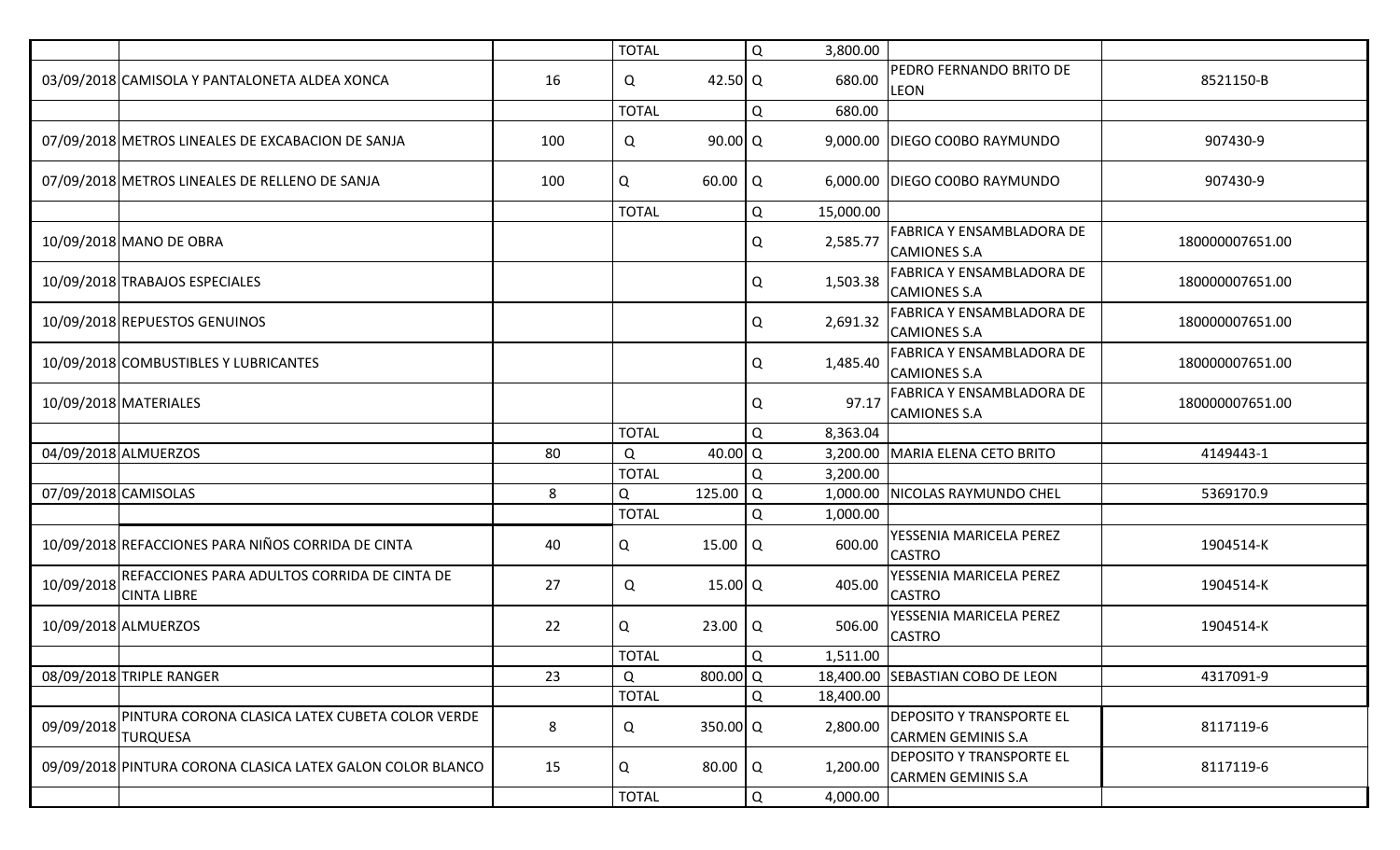|                     | 09/07/2018 CAJAS DE JUGOS DEL FRUTO EN LA LATA                                                    | 19          | Q            | 60.00   Q         |   |          | 1,140.00 CATARIAN RAYMUNDO CEDILLO                                                                      | 7934115-2 |
|---------------------|---------------------------------------------------------------------------------------------------|-------------|--------------|-------------------|---|----------|---------------------------------------------------------------------------------------------------------|-----------|
|                     |                                                                                                   |             | <b>TOTAL</b> |                   | Q | 1,140.00 |                                                                                                         |           |
|                     | 10/09/2018 REFACCIONES PARA NIÑOS BAILE INFANTIL                                                  | 151         | Q            | 15.00             | Q | 2,265.00 | YESSENIA MARICELA PEREZ<br><b>CASTRO</b>                                                                | 1904514-K |
|                     |                                                                                                   |             | <b>TOTAL</b> |                   | Q | 2,265.00 |                                                                                                         |           |
|                     | 10/09/2018 RECONOCIMIENTO DE MADERA                                                               | 5           | Q            | 100.00   Q        |   | 500.00   | <b>ANGEL MARCOS SANCHEZ</b>                                                                             | 5101726-1 |
|                     |                                                                                                   |             | <b>TOTAL</b> |                   | Q | 500.00   |                                                                                                         |           |
|                     | 03/09/2018 CAJA DE HOJAS PAPEL BOND TAMAÑO CARTA                                                  | $2^{\circ}$ | Q            | 400.00            | Q | 800.00   | TOMAS MOISES HERMOSO<br>PEREZ                                                                           | 6598065-4 |
|                     |                                                                                                   |             | <b>TOTAL</b> |                   | Q | 800.00   |                                                                                                         |           |
|                     | 30/08/2018 ARCHIVADOR T/OFICIO                                                                    | 25          | Q            | 25.00             | Q | 625.00   | <b>TOMAS MOISES HERMOSO</b>                                                                             | 6598065-4 |
|                     | 30/08/2018 CAJA FOLDER COLGANTE                                                                   | 1           | Q            | 150.00            | Q | 150.00   | TOMAS MOISES HERMOSO                                                                                    | 6598065-4 |
|                     |                                                                                                   |             | <b>TOTAL</b> |                   | Q | 775.00   |                                                                                                         |           |
| 10/09/2018          | MARIMBA ORQUESTA LA VOZ DEL OCCIDENTE EN HONOR<br>DE CELEBRAR LA FERIA NATAVITAXH DE VIRGEN MARIA | 12          | Q            | 250.00   Q        |   |          | 3,000.00 PABLO LOPEZ CETO                                                                               | 3231837-5 |
|                     |                                                                                                   |             | <b>TOTAL</b> |                   | Q | 3,000.00 |                                                                                                         |           |
| 21/08/2018          | HORAS DE SERVICIO DE AUDIOEN LA VELADO SALON<br>MUNICIPAL                                         | 8           | Q            | $315.00$ Q        |   |          | 2,520.00 MARIO JACINTO COBO DE LEON                                                                     | 6452893-6 |
| 21/08/2018          | HORAS DE SERVICIO DE AUDIOPARA NARACION DE DEL<br>DESFILE FRENTE LA MUNICIPALIDAD                 | 6           | Q            | 180.00   Q        |   |          | 1,080.00 MARIO JACINTO COBO DE LEON                                                                     | 6452893-6 |
|                     |                                                                                                   |             | <b>TOTAL</b> |                   | Q | 3,600.00 |                                                                                                         |           |
|                     | 06/09/2018 HABITACIONES UTILIZADOS 11/08/2018                                                     | 20          | Q            | $65.00$ $\vert$ Q |   | 1,300.00 | <b>EBELING GUADALUPE</b><br>MONACHELLA LOPEZ DE GOMEZ                                                   | 57527784  |
|                     |                                                                                                   |             | <b>TOTAL</b> |                   | Q | 1,300.00 |                                                                                                         |           |
| 10/09/2018 ESENARIO |                                                                                                   | 1           | Q            | $1,800.00$ Q      |   | 1,800.00 | ZOILA ESPERANZA GARCIA ARCE<br><b>DE SANTIAGO</b>                                                       | 4061939-7 |
|                     | 10/09/2018 ADORNO EN TELA                                                                         | 1           | Q            | $3,000.00$ Q      |   |          | <b>ZOILA ESPERANZA GARCIA ARCE</b><br>$3,000.00$ $DE \frac{\text{SANTIAGO}}{\text{DE} \text{SANTIAGO}}$ | 4061939-7 |
| 10/09/2018 SILLAS   |                                                                                                   | 800         | Q            | $1.00$ Q          |   | 800.00   | ZOILA ESPERANZA GARCIA ARCE<br><b>DE SANTIAGO</b>                                                       | 4061939-7 |
|                     | 10/09/2018 MESAS DEL JURADO                                                                       | 4           | Q            | $6.00\alpha$      |   | 24.00    | ZOILA ESPERANZA GARCIA ARCE<br><b>DE SANTIAGO</b>                                                       | 4061939-7 |
|                     | 10/09/2018 SILLAS CON FUNDA                                                                       | 5           | Q            | $5.00$ Q          |   | 25.00    | ZOILA ESPERANZA GARCIA ARCE<br><b>DE SANTIAGO</b>                                                       | 4061939-7 |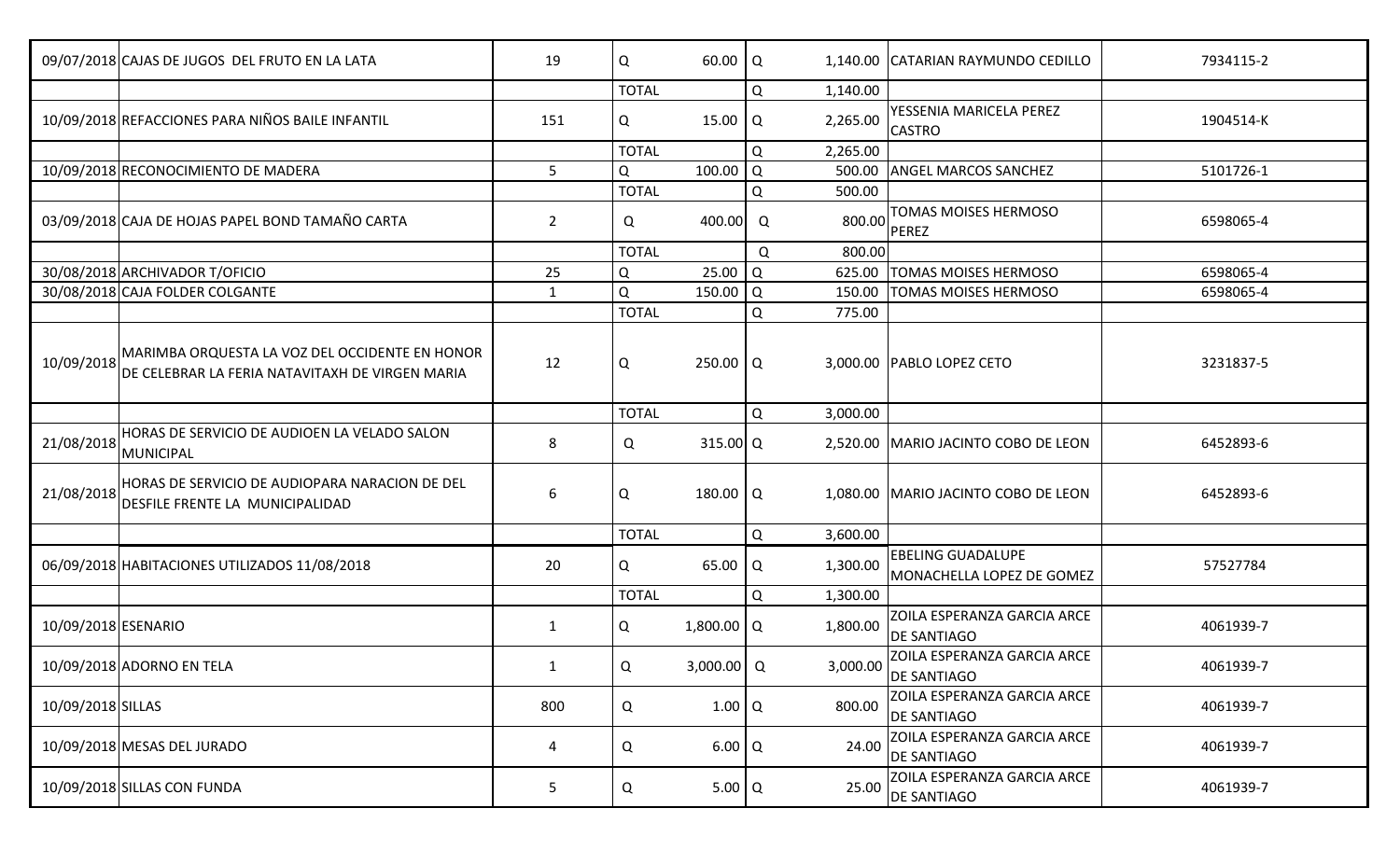|            |                                                                                              |              | <b>TOTAL</b> |                   | Q           | 5,649.00 |                                                        |           |
|------------|----------------------------------------------------------------------------------------------|--------------|--------------|-------------------|-------------|----------|--------------------------------------------------------|-----------|
|            | 29/08/2018 BANDERINES PARA ADORNO DE LA FERIA TITULAR                                        | 70           | Q            | 15.00   Q         |             | 1,050.00 | DOMINGO DE JESUS GUZMAN<br><b>SANTIAGO</b>             | 56968868  |
|            |                                                                                              |              | <b>TOTAL</b> |                   | Q           | 1,050.00 |                                                        |           |
|            | 29/08/2018 BANDEJA DEL BORDADO                                                               | 1            | Q            | 800.00            | Q           | 800.00   | DOMINGO DE JESUS GUZMAN<br><b>SANTIAGO</b>             | 56968868  |
|            | 29/08/2018 PABELLON NACIONAL BORDADO                                                         | 1            | Q            | 800.00 Q          |             | 800.00   | DOMINGO DE JESUS GUZMAN<br><b>SANTIAGO</b>             | 56968868  |
|            |                                                                                              |              | <b>TOTAL</b> |                   | Q           | 1,600.00 |                                                        |           |
|            | 07/09/2018 SERVICIOS DE INTERNET                                                             |              |              |                   | Q           |          | 3,458.56 NAVEGA.COM, S.A                               | 2440899-9 |
|            |                                                                                              |              | <b>TOTAL</b> |                   | Q           | 3,458.56 |                                                        |           |
| 22/08/2018 | CORTE DEMOLICION COMPACTACION Y FUNDICION DE<br>PAVIMENTO EN DIFERENTES CANTONES             | -1           | Q            | 7,324.00 Q        |             |          | 7,324.00 DIEGO ALBERTO COBO TERRAZA                    | 98253859  |
|            |                                                                                              |              | <b>TOTAL</b> |                   | Q           | 7,324.00 |                                                        |           |
|            | 10/09/2018 REGALOS PARA NIÑOS                                                                | 97           | Q            | 45.00 Q           |             | 4,365.00 | YUVITZA NEIDA YOHANA RIVAS<br><b>GUZMAN DE CHEGUEN</b> | 31035019  |
|            |                                                                                              |              | <b>TOTAL</b> |                   | Q           | 4,365.00 |                                                        |           |
|            | 10/09/2018 REGALOS PARA NIÑOS                                                                | 60           | Q            | 43.00             | ⊢I Q        | 2,580.00 | YUVITZA NEIDA YOHANA RIVAS<br><b>GUZMAN DE CHEGUEN</b> | 31035019  |
|            |                                                                                              |              | <b>TOTAL</b> |                   | Q           | 2,580.00 |                                                        |           |
|            | 10/09/2018 RECONOCIMIENTO DE MADERA PARA SEÑORITAS                                           | 37           | Q            | $50.00$ $\vert$ Q |             |          | 1,850.00 ANGEL MARCOS SANCHEZ                          | 5101726-1 |
|            | 10/09/2018 RECONOCIMIENTO DE MADERA PARA JINETES                                             | 36           | Q            | $50.00$ Q         |             |          | 1,800.00 ANGEL MARCOS SANCHEZ                          | 5101726-1 |
|            |                                                                                              |              | <b>TOTAL</b> |                   | Q           | 3,650.00 |                                                        |           |
| 22/08/2018 | VIAJE DE NEBAJ A SANTA CRUZ DEL QUICHE PARA<br>INSCRIPCION DE SEÑORITA CLAVELLINA A SEÑORITA | 1            | Q            | 800.00   Q        |             |          | 800.00 JACINTO DANIEL CORIO CORIO                      | 9910780-5 |
|            |                                                                                              |              | <b>TOTAL</b> |                   | Q           | 800.00   |                                                        |           |
| 18/08/2018 | VIAJE DE NEBAJ A COBAN ACOMPAÑANDO A MEAL NAB´A<br>ELECCION DE RABINA AJAW                   | $\mathbf{1}$ | Q            | $1,800.00$ Q      |             |          | 1,800.00 JACINTO DANIEL CORIO CORIO                    | 9910780-5 |
|            |                                                                                              |              | <b>TOTAL</b> |                   | Q           | 1,800.00 |                                                        |           |
| 28/08/2018 | VIAJE POR TRASLADO DE PERSONAL DE LA DIRECCION<br>MUNICIPAL DE PLANIFICACION PACHULUM QUICHE |              | Q            | $1,400.00$ Q      |             |          | 1,400.00 DIEGO PEREZ MATOM                             | 2905020-0 |
|            |                                                                                              |              | <b>TOTAL</b> |                   | $\mathsf Q$ | 1,400.00 |                                                        |           |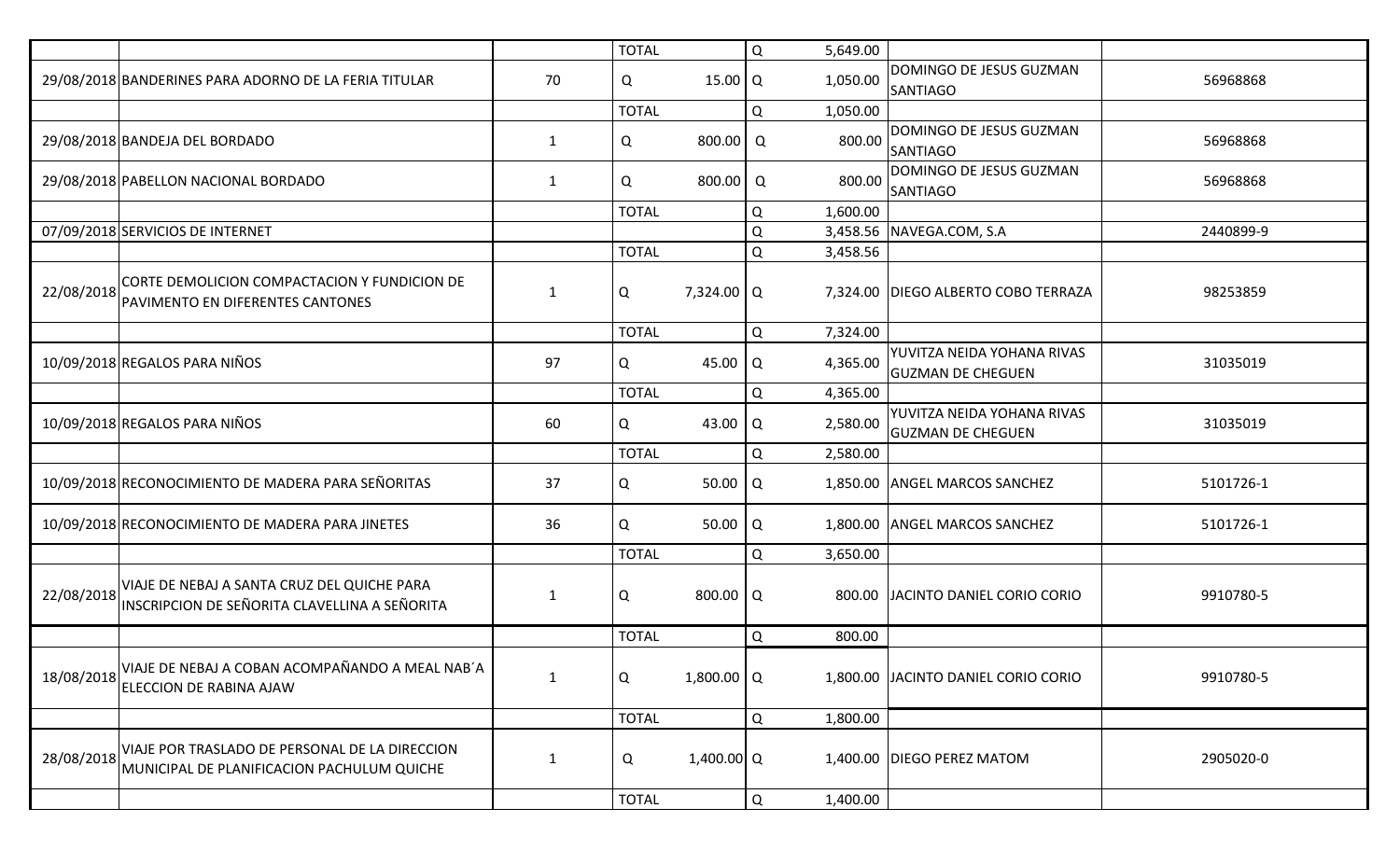| 07/09/2018 | VIAJE DE NEBAJ A SANTA CRUZ DEL QUICHE PARA<br>RECOGER 89 CAJAS QUE CONTIENE MATERIALES PARA<br>DOCENTE EN LA DIRECCION DEPARTAMENTAL DE<br><b>EDUCACION</b> | 1              | Q            | $1,100.00$ Q      |   |          | 1,100.00 MIGUEL SANTIAGO BRITO              | 4034808-3 |
|------------|--------------------------------------------------------------------------------------------------------------------------------------------------------------|----------------|--------------|-------------------|---|----------|---------------------------------------------|-----------|
|            |                                                                                                                                                              |                | <b>TOTAL</b> |                   | Q | 1,100.00 |                                             |           |
| 06/09/2018 | PAGO DE 2 VIAJES DE NEBAJ HACIA IXTUPIL POR<br>TRASLADO DE CAJAS MORTUORIA                                                                                   | $\overline{2}$ | Q            | $1,200.00$ Q      |   |          | 2,400.00 DELIA RIVERA SANCHEZ               | 8471563-4 |
|            |                                                                                                                                                              |                | <b>TOTAL</b> |                   | Q | 2,400.00 |                                             |           |
| 04/09/2018 | VIAJES PR ACARREO DE AGUA PURA AL VERTEDERO<br><b>MUNICIPAL</b>                                                                                              | 6              | Q            | 200.00   Q        |   |          | 1,200.00 MIGUEL SANTIAGO BRITO              | 4034808-3 |
|            |                                                                                                                                                              |                | <b>TOTAL</b> |                   | Q | 1,200.00 |                                             |           |
|            | 03/09/2018 POR 6 HORAS DE AUDIO REUNION DE COMUDE                                                                                                            | 6              | Q            | 150.00 $\sqrt{Q}$ |   |          | 900.00   MARIO JACINTO COBO DE LEON         | 6452893-6 |
|            |                                                                                                                                                              |                | <b>TOTAL</b> |                   | Q | 900.00   |                                             |           |
|            | 03/09/2018 ALQUILER DE SILLAS CON FORROS                                                                                                                     | 100            | Q            | 5.00              | Q | 500.00   | <b>TOMAS RAYMUNDO RAYMUNDO</b>              | 3686718-7 |
|            | 03/09/2018 ALQUILER DE MESA CON MANTELES                                                                                                                     | 40             | Q            | 5.00              | Q |          | 200.00 TOMAS RAYMUNDO RAYMUNDO              | 3686718-7 |
|            | 03/09/2018 ELABORACION DE ADORNO Y FONDO CON TELAS COMUDE                                                                                                    |                |              |                   | Q |          | 1,300.00   TOMAS RAYMUNDO RAYMUNDO          | 3686718-7 |
|            |                                                                                                                                                              |                | <b>TOTAL</b> |                   | Q | 2,000.00 |                                             |           |
|            | 17/08/2018 POR REALIZAR 3 VIAJES DE NEBAJ A ALDEA XEPIUN                                                                                                     | 3              | Q            | 1,000.00 Q        |   |          | 3,000.00 JACINTO CEDILLO MARCOS             | 382322-9  |
|            | 17/08/2018 POR REALIZAR 3 VIAJES DE NEBAJ A ALDEA ACUL                                                                                                       | 3              | Q            | 700.00   Q        |   |          | 2,100.00 JACINTO CEDILLO MARCOS             | 382322-9  |
|            |                                                                                                                                                              |                | <b>TOTAL</b> |                   | Q | 5,100.00 |                                             |           |
| 11/09/2018 | POR TRANSPORTAR VIVERES ARROS FRIJOL<br>QUETZALTENANGO A ALDEA COTZOL                                                                                        |                |              |                   | Q |          | 4,200.00 JJOSE MARIO DE LEON SOLIS          | 40717623  |
|            | POR TRANSPORTAR VIVERES ARROS FRIJOL MOSH<br>11/09/2018 QUETZALTENANGO A ALDEA SAJSIVAN                                                                      |                |              |                   | Q |          | 2,600.00 JJOSE MARIO DE LEON SOLIS          | 40717623  |
|            |                                                                                                                                                              |                | <b>TOTAL</b> |                   | Q | 6,800.00 |                                             |           |
| 14/09/2018 | PRESENTACION ARTISTICA EN LA VELADA DE ELECCION Y<br>INVESTIDURA DE SEÑORITA CLAVEINA                                                                        |                |              |                   | Q | 5,000.00 | MELKI LUIS ANTONIO OLIVEROS<br><b>ORTIZ</b> | 7670672-9 |
|            |                                                                                                                                                              |                | <b>TOTAL</b> |                   | Q | 5,000.00 |                                             |           |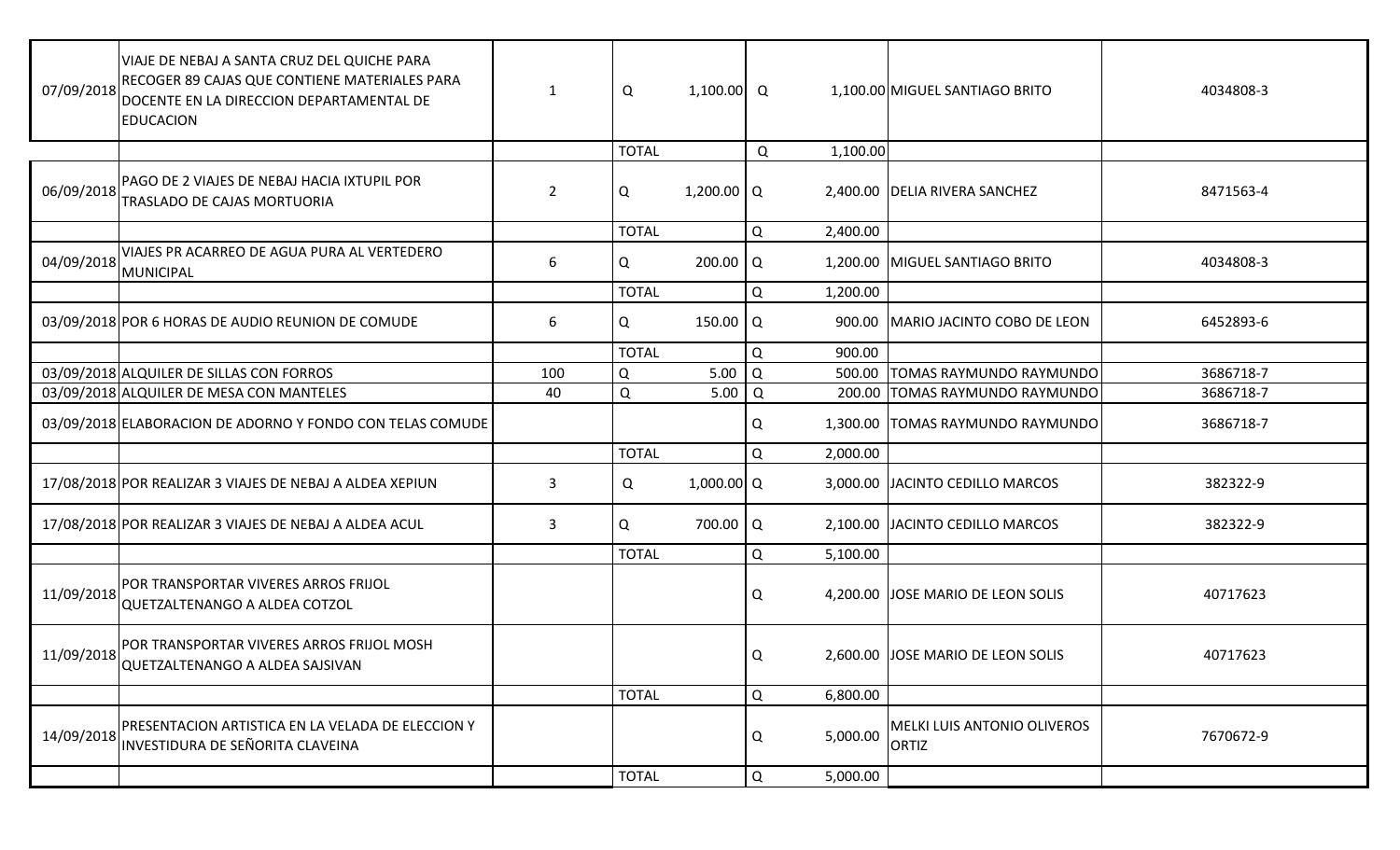| 13/09/2018 | VIAJE DE TRASLADO DE 18 JUGADORES DE EQUIPO<br>INVITADO DE NEBAJ ACHIMALTENANGO                                           | 1  | Q            | $1,000.00$ Q         |   |           | 1,000.00 DAMIAN GODINEZ DE LEON                    | 5295807-8 |
|------------|---------------------------------------------------------------------------------------------------------------------------|----|--------------|----------------------|---|-----------|----------------------------------------------------|-----------|
|            |                                                                                                                           |    | <b>TOTAL</b> |                      | Q | 1,000.00  |                                                    |           |
|            | POR CONSEPTO DE PRESENTACION ARTISTICA DE LA<br>15/09/2018 AGRUPACION FRANCIS Y SU MARIMBA ORQUESTA POR 9<br><b>HORAS</b> |    |              |                      | Q | 26,010.00 | <b>FRANCISCO ALBERTO ROCHE</b><br><b>BIXCUL</b>    | 34990739  |
|            |                                                                                                                           |    | <b>TOTAL</b> |                      | Q | 26,010.00 |                                                    |           |
|            | POR CONSEPTO DE PRESENTACION DE MARIMBA<br>15/09/2018 CHUIMOKENA POR 25 HORAS PARA LOS DIAS 14,15,16<br>17/09/2018        |    |              |                      | Q |           | 58,000.00 JJUAN ALBERTO TISTOJ SAQUIC              | 7169426   |
|            |                                                                                                                           |    | <b>TOTAL</b> |                      | Q | 58,000.00 |                                                    |           |
| 14/09/2018 | PAGO TRANPORTE EQUIPOS DE BALONCESTO ENCUENTRO<br>PARA EL DIA QUINCE DE CEPTIEMBRE                                        |    |              |                      | Q |           | 1,600.00 SEBASTIAN GUZMAN LOPEZ                    | 981855-3  |
|            |                                                                                                                           |    | <b>TOTAL</b> |                      | Q | 1,600.00  |                                                    |           |
|            | 21/08/2018 CMENTO REGIONAL 4060 PSI                                                                                       | 5  | Q            | 70.00                | Q | 350.00    | <b>FERRETERIA RAYMUNDO</b>                         | 9897822-5 |
|            | 21/08/2018 METRO ARENA DE RIO                                                                                             | 1  | Q            | 220.00               | Q | 220.00    | FERRETERIA RAYMUNDO                                | 9897822-5 |
|            |                                                                                                                           |    | <b>TOTAL</b> |                      | Q | 570.00    |                                                    |           |
|            | 07/09/2018 REFACCIONES                                                                                                    | 22 | Q            | $15.00$ Q            |   | 330.00    | MARIA MAGDALENA ROGRIGUEZ<br>ALVA VELASQUEZ        | 3665425-6 |
|            |                                                                                                                           |    | <b>TOTAL</b> |                      | Q | 330.00    |                                                    |           |
|            | 11/09/2018 ALIMENTACION                                                                                                   | 14 | Q            | 45.00                | Q | 630.00    | CORPORACION GEDEON S.A                             | 79407226  |
|            |                                                                                                                           |    | <b>TOTAL</b> |                      | Q | 630.00    |                                                    |           |
|            | 07/09/2018 ALMUERZOS                                                                                                      | 19 | Q            | $35.00$ Q            |   | 665.00    | MARIA MAGDALENA ROGRIGUEZ<br>ALVA VELASQUEZ        | 3665425-6 |
|            | 07/09/2018 LICUAODS MIXTOS                                                                                                | 26 | Q            | $15.00$ Q            |   | 390.00    | MARIA MAGDALENA ROGRIGUEZ<br><b>ALVA VELASQUEZ</b> | 3665425-6 |
|            |                                                                                                                           |    | <b>TOTAL</b> |                      | Q | 1,055.00  |                                                    |           |
|            | 10/09/2018 REFACCIONES                                                                                                    | 17 | Q            | $15.00$ Q            |   | 255.00    | MARIA MAGDALENA ROGRIGUEZ<br>ALVA VELASQUEZ        | 3665425-6 |
|            |                                                                                                                           |    | <b>TOTAL</b> |                      | Q | 255.00    |                                                    |           |
|            | 07/09/2018 REFACCIONES                                                                                                    | 25 | Q            | $15.00$ <sup>O</sup> |   | 375.00    | MARIA MAGDALENA ROGRIGUEZ<br>ALVA VELASQUEZ        | 3665425-6 |
|            |                                                                                                                           |    | <b>TOTAL</b> |                      | Q | 375.00    |                                                    |           |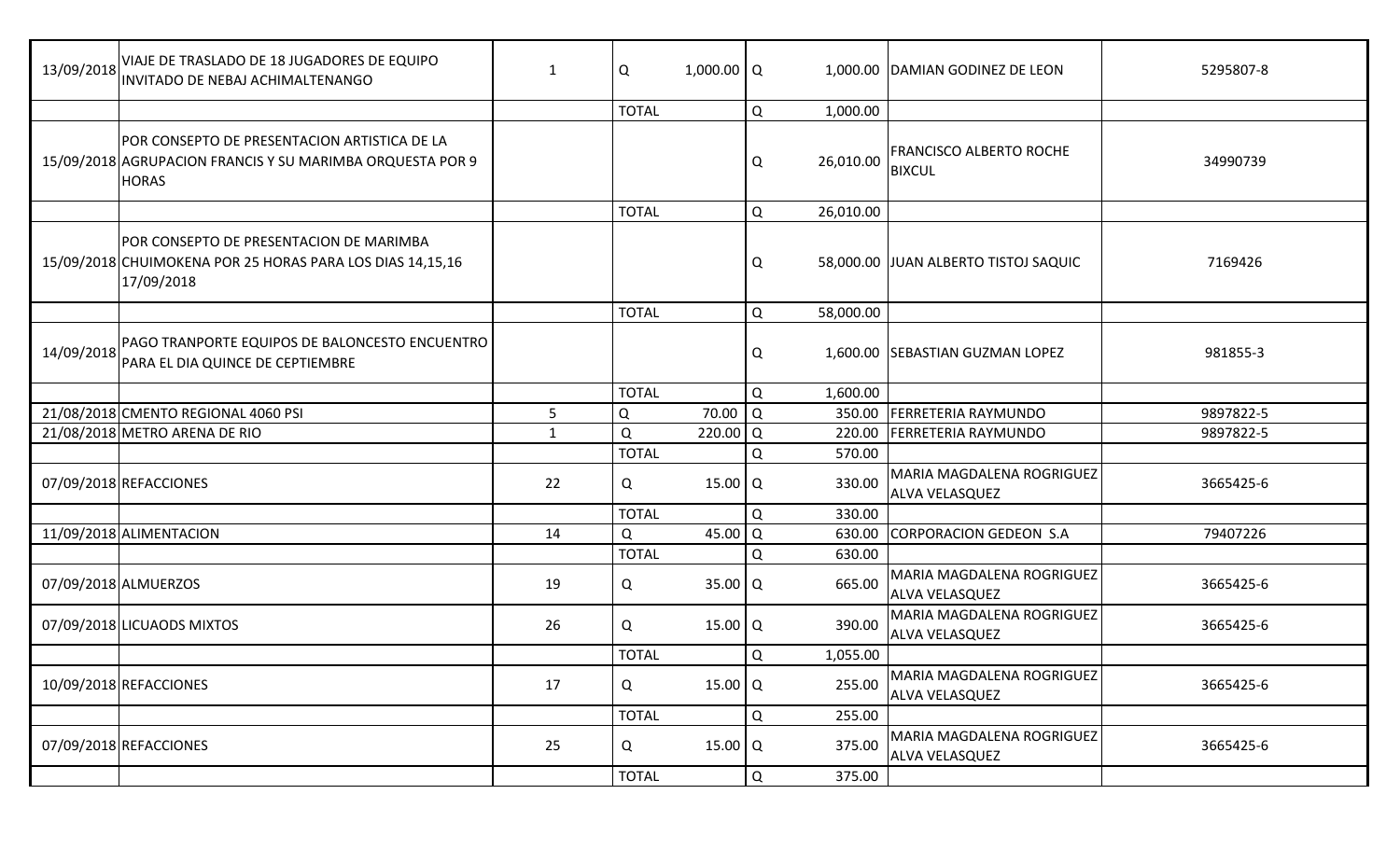| <b>GARCIA GRANDOS</b>                                                                                |                |              |                      | Q |          | 5,861.00 FERRETERIA RAYMUNDO               | 9897822-5  |
|------------------------------------------------------------------------------------------------------|----------------|--------------|----------------------|---|----------|--------------------------------------------|------------|
|                                                                                                      |                | <b>TOTAL</b> |                      | Q | 5,861.00 |                                            |            |
| ACCESORIOS REPARACION DE LAVADERO DE LA<br>30/07/2018<br>ARTESANIA MUNICIPAL                         |                |              |                      | Q | 106.00   | <b>FERRETERIA RAYMUNDO</b>                 | 9897822-5  |
|                                                                                                      |                | <b>TOTAL</b> |                      | Q | 106.00   |                                            |            |
| UTILES DE OFICINA FUE UTILIZADO OFICINA DESARROLLO<br>30/08/2018<br>ECONOMICO LOCAL Y MEDIO AMBIENTE |                |              |                      | Q | 505.00   | <b>TOMAS MOISES HERMOSO</b><br>PEREZ       | 6598065-04 |
|                                                                                                      |                | <b>TOTAL</b> |                      | Q | 505.00   |                                            |            |
| 10/09/2018 RESMA DE PAPEL BOND T/CARTA                                                               | 5              | Q            | 40.00                | Q | 200.00   | <b>TOMAS MOISES HERMOSO</b>                | 6598065-04 |
| 10/09/2018 RESMA DE PAPEL BOND T/OFICIO                                                              | 5              | Q            | 45.00                | Q | 225.00   | <b>TOMAS MOISES HERMOSO</b>                | 6598065-04 |
|                                                                                                      |                | <b>TOTAL</b> |                      | Q | 425.00   |                                            |            |
| 12/09/2018 UTILES DE LA OFICINA                                                                      |                |              |                      | Q | 635.00   | <b>TOMAS MOISES HERMOSO</b>                | 6598065-04 |
|                                                                                                      |                | <b>TOTAL</b> |                      | Q | 635.00   |                                            |            |
| 30/08/2018 PERFORADOR                                                                                | 1              | Q            | 50.00                | Q |          | 50.00 TOMAS MOISES HERMOSO                 | 6598065-04 |
| 30/08/2018 MASKIN TAPE                                                                               | 6              | Q            | 10.00                | Q |          | 60.00 TOMAS MOISES HERMOSO                 | 6598065-04 |
| 30/08/2018 POST-HIT                                                                                  | $\overline{3}$ | Q            | 8.00                 | Q |          | 24.00 TOMAS MOISES HERMOSO                 | 6598065-04 |
| 30/08/2018 TABLA SHANON T/OFICIO                                                                     | 1              | Q            | 20.00                | Q |          | 20.00 TOMAS MOISES HERMOSO                 | 6598065-04 |
| 30/08/2018 REGLAS DE 30 CM PLASTICO                                                                  | 12             | Q            | 1.00                 | Q |          | 12.00 TOMAS MOISES HERMOSO                 | 6598065-04 |
| 30/08/2018 ARCHIVADOR T/OFICIO                                                                       | 1              | Q            | $25.00$ Q            |   |          | 25.00 TOMAS MOISES HERMOSO                 | 6598065-04 |
| 30/08/2018 ARCHIVADOR T/CARTA                                                                        | $\mathbf{1}$   | Q            | 25.00                | Q |          | 25.00 TOMAS MOISES HERMOSO                 | 6598065-04 |
|                                                                                                      |                | <b>TOTAL</b> |                      | Q | 216.00   |                                            |            |
| 10/09/2018 RESMA HOJAS TAMAÑO OFICIO                                                                 | 5              | Q            | 45.00                | Q | 225.00   | <b>TOMAS MOISES HERMOSO</b>                | 6598065-04 |
| 10/09/2018 RESMA HOJAS TAMAÑO CARTA                                                                  | 5              | Q            | $40.00$ Q            |   | 200.00   | <b>TOMAS MOISES HERMOSO</b>                | 6598065-04 |
|                                                                                                      |                | <b>TOTAL</b> |                      | Q | 425.00   |                                            |            |
| 10/09/2018 POR ELABORACION DE UNA PUERTA DE 210*1MT                                                  | 1              | Q            | $1,500.00$ Q         |   |          | 1,500.00 SEBASTIAN PEREZ CEDILLO           | 7514777-7  |
| 10/09/2018 POR ELABORACION DE DOS VENTANAS DE N2*1MT                                                 | $\overline{2}$ | Q            | $1,650.00$ Q         |   |          | 3,300.00 SEBASTIAN PEREZ CEDILLO           | 7514777-7  |
|                                                                                                      |                | <b>TOTAL</b> |                      | Q | 4,800.00 |                                            |            |
| 07/08/2018 ACCESORIOS ELECTRICOS                                                                     |                |              |                      | Q | 245.00   | <b>FERRETERIA RAYMUNDO</b>                 | 9887822-5  |
|                                                                                                      |                | <b>TOTAL</b> |                      | Q | 245.00   |                                            |            |
| 04/09/2018 FOTOCOPIAS                                                                                | 19,912         | Q            | $0.25$ <sup>O</sup>  |   | 4,978.00 | <u> טכטועות כאכוטוען כאועוט ו</u><br>DCDCZ | 6598065-04 |
| 04/09/2018 ENGRAPADORA                                                                               | 1              | Q            | $80.00$ <sup>O</sup> |   |          | 80.00 TOMAS MOISES HERMOSO                 | 6598065-04 |
| 04/09/2018 TIJERA GRANDE FAST                                                                        | 1              | Q            | $15.00$ Q            |   | 15.00    | <b>TOMAS MOISES HERMOSO</b>                | 6598065-04 |
|                                                                                                      |                | <b>TOTAL</b> |                      | Q | 5,073.00 |                                            |            |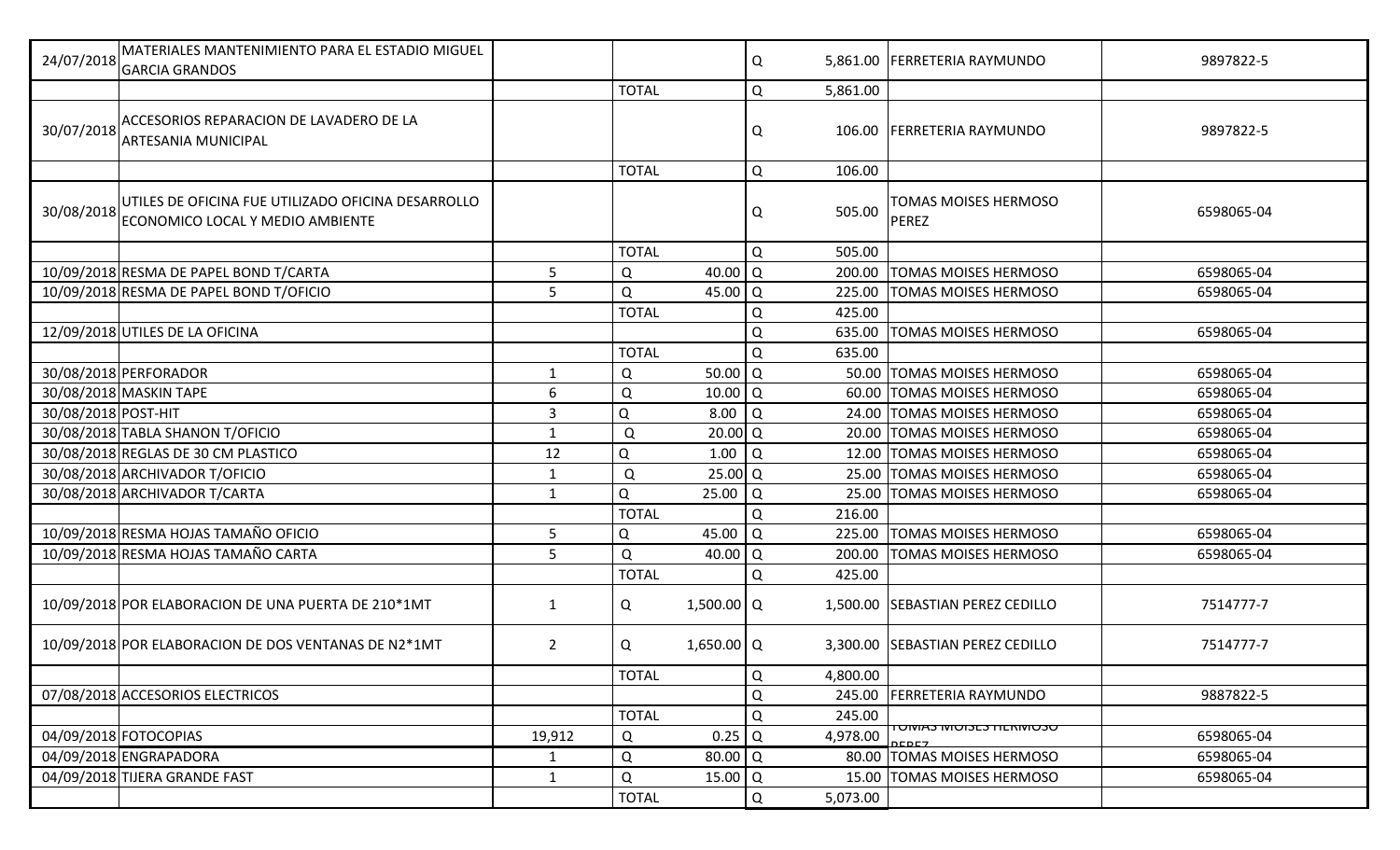| 29/08/2018 SILLAS SECRETARIAL SINTOP UNIDADA XTCH                                                      | $\overline{2}$ | Q               | 285.00   Q   |        | 570.00   | MARTA DE LEON SANTIAGO DE<br><b>GALLEGO</b> | 3088239-7 |
|--------------------------------------------------------------------------------------------------------|----------------|-----------------|--------------|--------|----------|---------------------------------------------|-----------|
|                                                                                                        |                | <b>TOTAL</b>    |              | Q      | 570.00   |                                             |           |
| 24/09/2018 JUEGOS DE UNIFORMES DE DEPORTIVOS PARA FUTBOL                                               |                | $15$   Q        | 66.66   Q    |        |          | 1,000.00 AMADO PALACIOS LOPEZ               | 2794500   |
|                                                                                                        |                | <b>TOTAL</b>    |              | Q      | 1,000.00 |                                             |           |
| 30/08/2018 TIJERA PARA PODAR                                                                           |                | Q               | 85.00        | Q      |          | 85.00 HUMBERTO RIVERA SANTIAGO              | 1189422-9 |
| 30/08/2018 TIJERA CORTA RAMAS                                                                          |                | Q               | 98.50        | Q      |          | 98.50 HUMBERTO RIVERA SANTIAGO              | 1189422-9 |
| 30/08/2018 QUINTAL ABONO SULFATO UREA                                                                  |                | Q               | 115.00       | l Q    |          | 115.00 HUMBERTO RIVERA SANTIAGO             | 1189422-9 |
| 30/08/2018 QUINTAL YURU MILA ABONO                                                                     |                | Q               | $275.00$ Q   |        |          | 275.00 HUMBERTO RIVERA SANTIAGO             | 1189422-9 |
|                                                                                                        |                | <b>TOTAL</b>    |              | Q      | 573.50   |                                             |           |
|                                                                                                        |                |                 |              |        |          | <b>DEPOSITO Y TRNSPORTE EL</b>              |           |
| 23/07/2018 BROCHA EN CAJA AZUL MPRIMIUN EXPERT 4                                                       |                | 10 <sup>2</sup> | 40.00        | Q      |          | 400.00 CARMEN GEMINIS S.A                   | 8117119-6 |
|                                                                                                        |                |                 |              |        |          | <b>DEPOSITO Y TRNSPORTE EL</b>              |           |
| 23/07/2018 RODILLO CON BANDEJA EXPERT ECONOMICO                                                        |                | 10 <sup>2</sup> | 35.00   Q    |        |          | 350.00 CARMEN GEMINIS S.A                   | 8117119-6 |
|                                                                                                        |                |                 |              |        |          | <b>DEPOSITO Y TRNSPORTE EL</b>              |           |
| 23/07/2018 PINTURA CORONA CLASICA LATEX CUBETA BLANCO                                                  |                | $20$ Q          | $365.00$ Q   |        |          | 7,300.00 CARMEN GEMINIS S.A                 | 8117119-6 |
|                                                                                                        |                | <b>TOTAL</b>    |              | Q      | 8,050.00 |                                             |           |
|                                                                                                        |                |                 |              |        |          |                                             |           |
| 18/09/2018 ALQUILER DE 150 SILLAS Y 10 MESAS CON MANTELES                                              |                |                 |              | Q      |          | 200.00 TOMAS RAYMUNDO RAYMUNDO 3686718-7    |           |
|                                                                                                        |                | <b>TOTAL</b>    |              | Q      | 200.00   |                                             |           |
| VIAJE DE NEBAJ A ANTIGUA GUATEMALA EL 3 DE                                                             |                |                 |              |        |          |                                             |           |
| 07/09/2018 SEPTIEMBRE 2018                                                                             |                | Q               | $1,500.00$ Q |        |          | 1,500.00 BENITO CORIO MATOM                 | 3432994-3 |
|                                                                                                        |                | <b>TOTAL</b>    |              | Q      | 1,500.00 |                                             |           |
|                                                                                                        |                |                 |              |        |          |                                             |           |
| 5 HORAS DE AUDIO REUNION DE COCODES ALCALDE<br>10/09/2018 AUXILIAR INSTITUCIONES REALIZADOS 07/09/2018 |                |                 |              |        |          | 750.00 MARIO JACINTO COBO DE LEON           | 6452893-6 |
|                                                                                                        |                | <b>TOTAL</b>    |              | Q<br>Q | 750.00   |                                             |           |
| 24/09/2018 PANELES DE DIVICION                                                                         |                |                 |              | Q      |          | 3,500.00 ALIVE MARKETING S.A                | 7807227-1 |
| 24/09/2018 CENEFA CON NOMBRE                                                                           |                |                 |              |        |          | <b>ALIVE MARKETING S.A</b>                  | 7807227-1 |
| 24/09/2018 UNA MESA CON DOS SILLAS                                                                     |                |                 |              |        |          | <b>ALIVE MARKETING S.A</b>                  | 7807227-1 |
| 24/09/2018 UNA CONTRA BARRA                                                                            |                |                 |              |        |          | <b>ALIVE MARKETING S.A</b>                  | 7807227-1 |
|                                                                                                        |                |                 |              |        |          |                                             |           |
| 24/09/2018 UN TOMA CORRIENTE DE 110 VOLTS X400W                                                        |                |                 |              |        |          | <b>ALIVE MARKETING S.A</b>                  | 7807227-1 |
| 24/09/2018 ENTRADAS DE CORTESIA                                                                        |                |                 |              |        |          | ALIVE MARKETING S.A                         | 7807227-1 |
| 24/09/2018 ACTIVIDADES DE NETWORKING                                                                   |                |                 |              |        |          | <b>ALIVE MARKETING S.A</b>                  | 7807227-1 |
|                                                                                                        |                | <b>TOTAL</b>    |              | Q      | 3,500.00 |                                             |           |